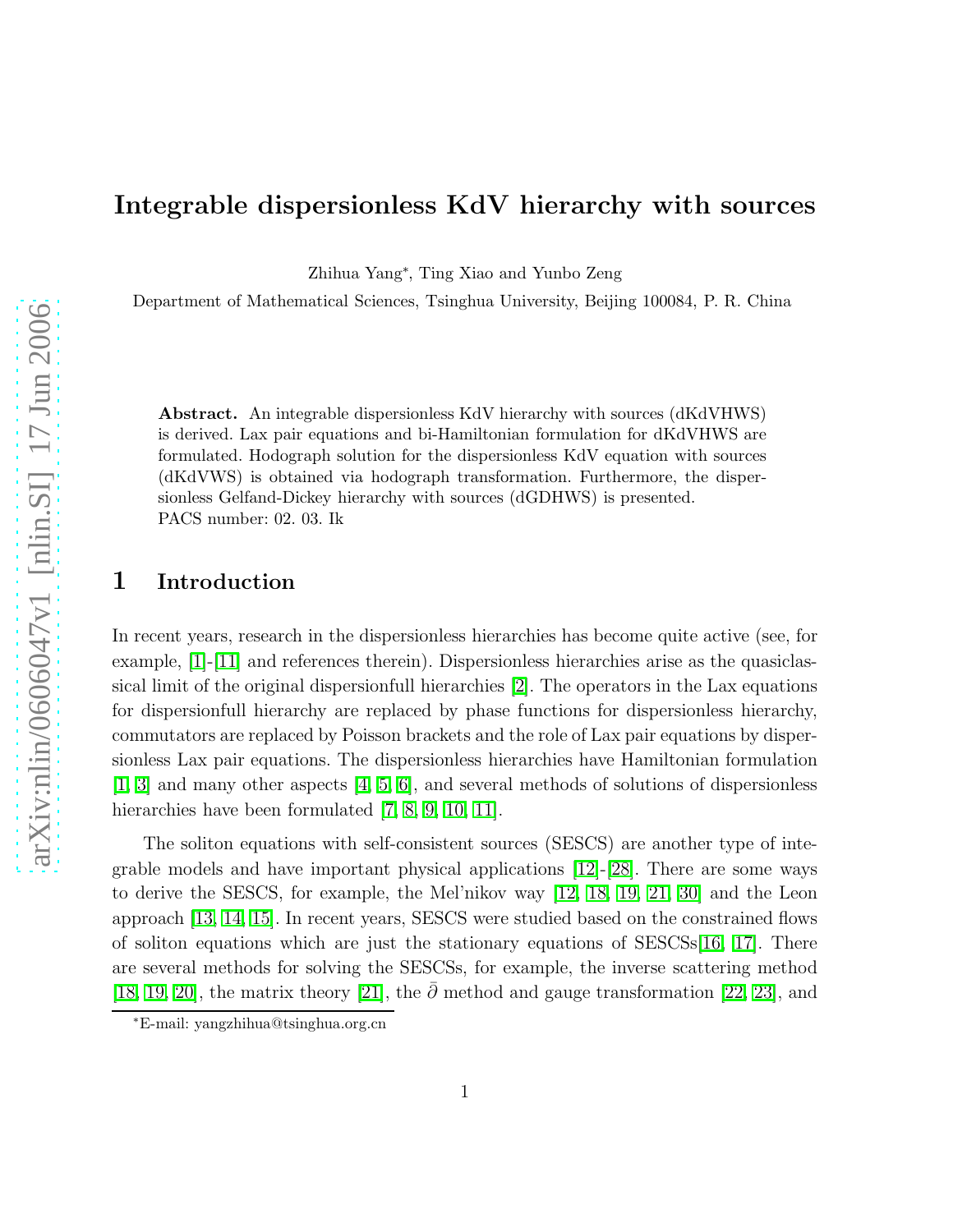the Darboux transformation [\[17,](#page-14-13) [24,](#page-14-17) [25,](#page-14-18) [26\]](#page-14-19). By treating the variable x as the evolution parameter and t as the 'spatial' variable respectively, and introducing Jacobi-Ostrogradiski coordinates, the SESCS has a t-type Hamiltonian formulation [\[27,](#page-14-20) [28\]](#page-14-4).

This paper is devoted to the integrable dispersionless KdV hierarchy with sources (dKdVHWS). Considering the asymptotic expansion of the wave function, and taking the dispersionless limit of the KdV hierarchy with sources (KdVHWS), we can deduce the dKdVHWS. The Lax pair equations of the dKdVHWS can be deduced by the dispersionless limit of the Lax pair equations of the KdVHWS. Similar to the dKdV hierarchy, the dKdVHWS has bi-Hamiltonian formulation and can be solved via hodograph transformation. The Gelfand-Dickey hierarchy with sources (GDHWS) is the integrable generalization of the Gelfand-Dickey hierarchy, and the corresponding integrable dispersionless hierarchy, i.e. the dGDHWS, can be deduced.

This paper is organized as follows: in Section 2 we review some definitions and results about the KdVHWS. In Section 3 we derive the dKdVHWS as well as its Lax pair equations by taking the dispersionless limit of the KdVHWS. In Section 4, we construct the bi-Hamiltonian formulation of dKdVHWS. Then we derive the hodograph solution for dispersionless KdV equation with sources (dKdVWS) in Section 5. In Section 6, we deduce the integrable dispersionless Gelfand-Dickey hierarchy with sources (dGDHWS). Some conclusion is made in Section 7.

#### 2 The KdV hierarchy with sources

We first briefly review some definitions and results about the KdV hierarchy with sources in the framework of Sato theory. Given a pseudo-differential operator (PDO) of the form [\[29\]](#page-14-21)

$$
L = \partial^2 + u \tag{2.1}
$$

where  $\partial = \frac{\partial}{\partial x}$ ,  $u = u(x, t)$ ,  $t = (t_3, t_5, \dots)$ , and the wave function  $\psi = \psi(x, t)$ , consider the Lax pair

$$
L\psi = \lambda\psi,\tag{2.2a}
$$

$$
\psi_{t_{2m-1}} = B_{2m-1}\psi,\tag{2.2b}
$$

where  $\lambda$  is a parameter,  $B_{2m-1} = (L^{\frac{2m-1}{2}})_+$ ,  $m = 1, 2, 3, \ldots$ , and  $(A)_+$  here standing for the differential part of A. The compatibility condition of  $(2.2a)$  and  $(2.2b)$  gives rise to

$$
\frac{\partial L}{\partial t_{2m-1}} = [B_{2m-1}, L],\tag{2.3}
$$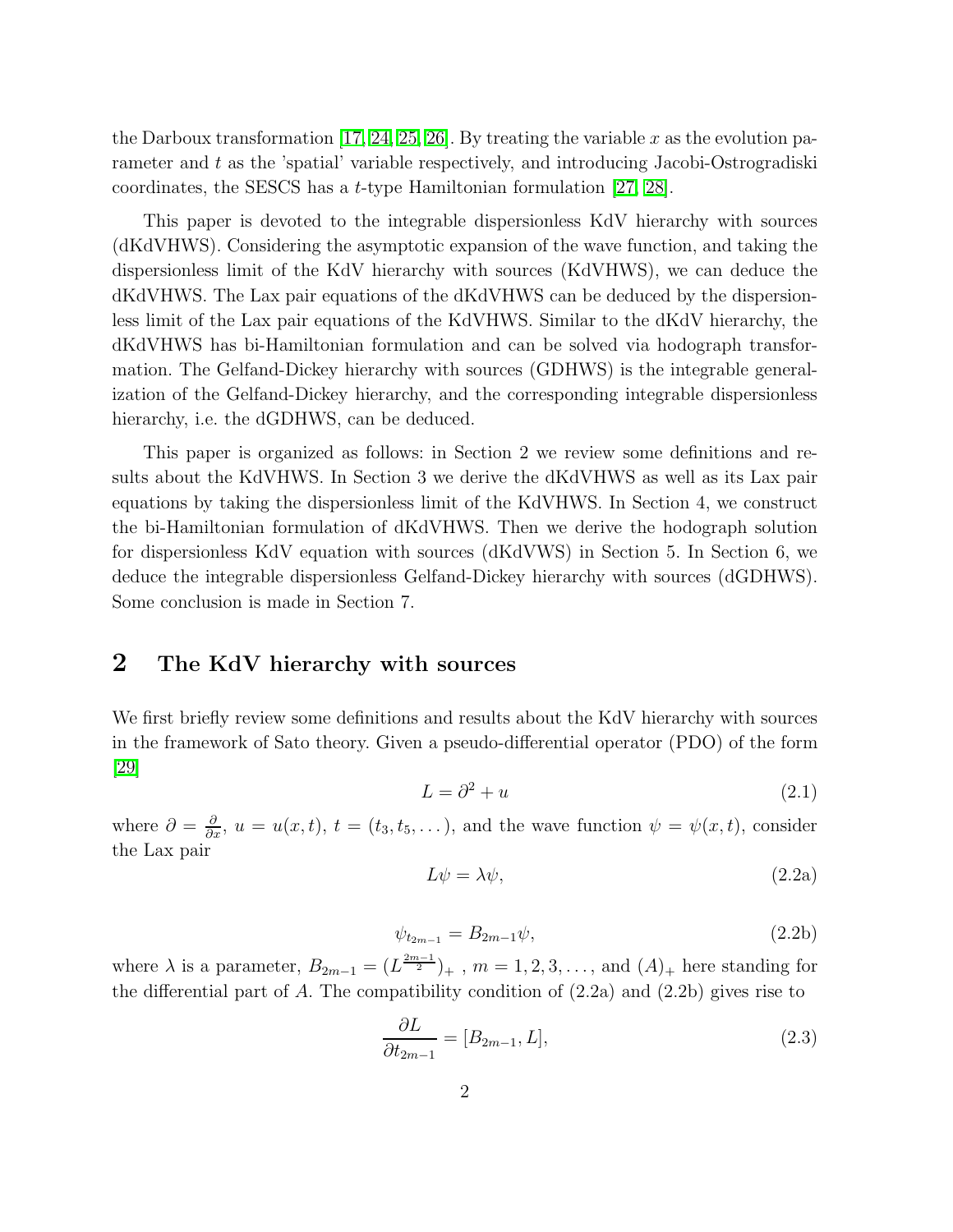which is the well-known KdV hierarchy<sup>[\[29\]](#page-14-21)</sup>. As was shown in [\[29\]](#page-14-21), the KdV hierarchy could be written as bi-Hamiltonian systems

$$
u_{t_{2m-1}} = B_0 \frac{\delta \mathcal{H}_{2m+1}}{\delta u} = B_1 \frac{\delta \mathcal{H}_{2m-1}}{\delta u}, \ m = 1, 2, \dots,
$$
 (2.4)

where  $\mathscr{H}_{2m-1} = \int h_{2m-1}dx$  is a functional of u,  $B_0 = \partial, B_1 = \frac{1}{4}$  $\frac{1}{4}\partial^3 + u\partial + \frac{1}{2}$  $rac{1}{2}u_x$  are Hamiltonian operators, and  $\frac{\delta \mathcal{H}_{2m-1}}{\delta u}$  is the Euler-Lagrange derivative of the Hamiltonian  $\mathcal{H}_{2m-1}$  defined as

$$
\frac{\delta \mathcal{H}_{2m-1}}{\delta u} = \frac{\delta}{\delta u} \int h_{2m-1} dx = \sum_{k=0}^{\infty} (-\partial)^k \frac{\partial h_{2m-1}}{\partial u^{(k)}}.
$$
 (2.5)

Let us consider [\[16\]](#page-14-12)

$$
\widetilde{B}_{2m-1} = B_{2m-1} + \sum_{k=1}^{n} \psi_k \partial^{-1} \phi_k, \quad m = 1, 2, 3, \dots,
$$
\n(2.6)

where  $\psi_k = \psi_k(x, t)$  and  $\phi_k = \phi_k(x, t)$  satisfying

$$
L\psi_k = \lambda_k \psi_k, \ L^* \phi_k = \lambda_k \phi_k, \ k = 1, \dots, n,
$$
\n(2.7)

here  $L^* = (-\partial)^2 + u = L$  is the adjoint operator of L, and  $\lambda_k$  is a constant,  $k = 1, ..., n$ . Then the KdV hierarchy with sources (KdVHWS) [\[16,](#page-14-12) [20,](#page-14-14) [24,](#page-14-17) [30\]](#page-14-8) can be defined as

$$
\frac{\partial L}{\partial t_{2m-1}} = [\widetilde{B}_{2m-1}, L],\tag{2.8a}
$$

$$
L\psi_k = \lambda_k \psi_k,\tag{2.8b}
$$

$$
L^*\phi_k = \lambda_k \phi_k \tag{2.8c}
$$

with the Lax pair given by

$$
L\psi = \lambda\psi,\tag{2.9a}
$$

$$
\psi_{t_{2m-1}} = \widetilde{B}_{2m-1}\psi,\tag{2.9b}
$$

namely, under (2.8b) and (2.8c), the compatibility condition of (2.9a) and (2.9b) gives rise to  $(2.8a)$ .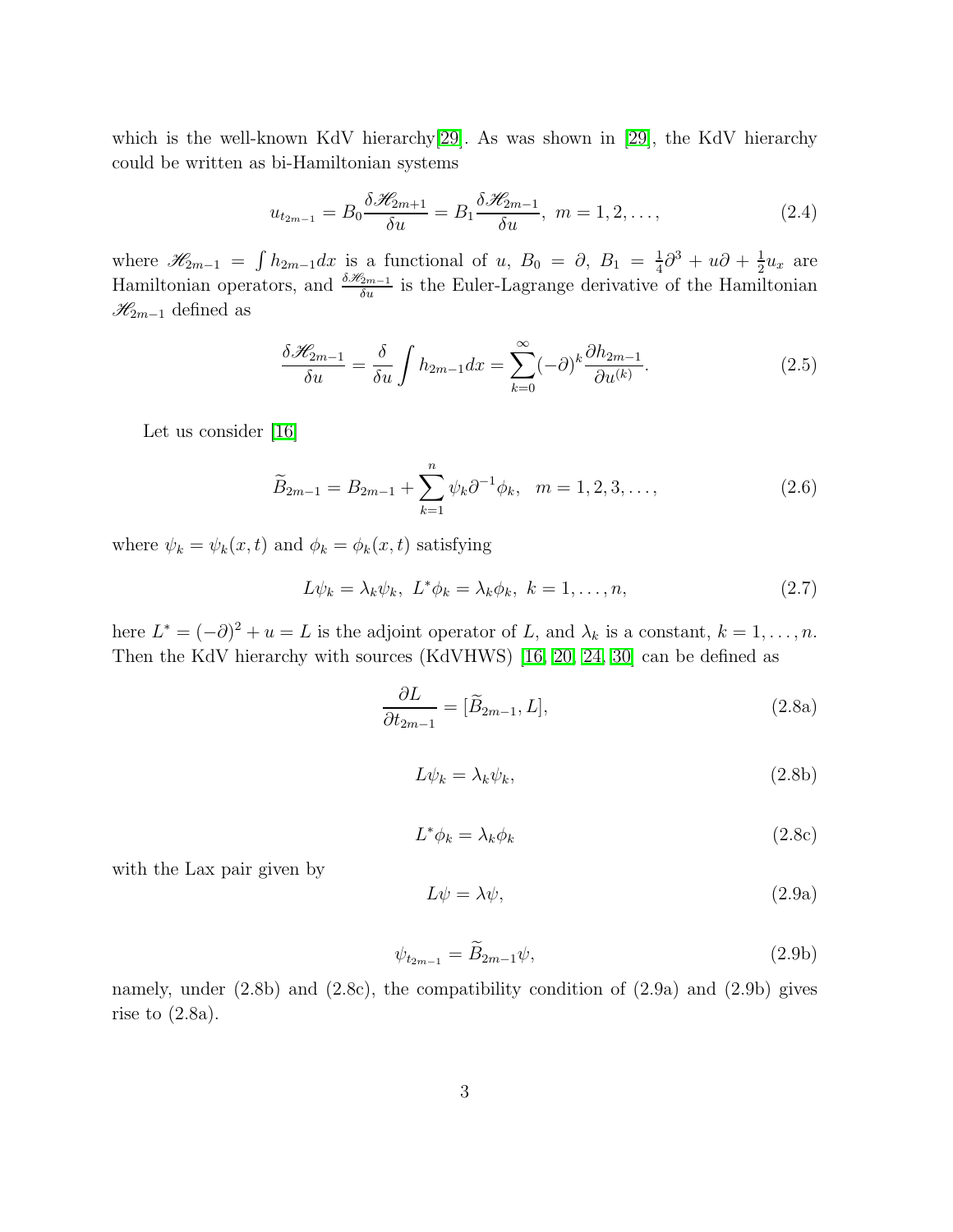#### 3 Dispersionless limit

Following the procedure introduced in [\[2,](#page-13-1) [3,](#page-13-2) [9,](#page-14-1) [10\]](#page-14-2), we could derive the dispersionless hierarchy by taking the dispersionless limit of the initial system. Taking  $T = \epsilon t$ ,  $X = \epsilon x$ , and thinking of  $u(x,t) = u\left(\frac{X}{\epsilon}\right)$  $\frac{X}{\epsilon}, \frac{T}{\epsilon}$  $\frac{T}{\epsilon}$ ) =  $U(X,T) + O(\epsilon)$  as  $\epsilon \to 0$ , L in (2.1) changes into

$$
L_{\epsilon} = \epsilon^2 \partial_X^2 + u(\frac{X}{\epsilon}, \frac{T}{\epsilon}) = \epsilon^2 \partial_X^2 + U(X, T) + O(\epsilon), \tag{3.1}
$$

where  $\partial_X = \frac{\partial}{\partial X}$ . It can be proved [\[3\]](#page-13-2) that

$$
\mathcal{L} = \sigma^{\epsilon}(L_{\epsilon}) = p^2 + U \tag{3.2}
$$

satisfies

$$
\mathcal{L}_{T_{2m-1}} = \{\mathcal{B}_{2m-1}, \mathcal{L}\},\tag{3.3}
$$

where  $\sigma^{\epsilon}$  denotes the principal symbol [\[2\]](#page-13-1), the bracket {, } is the Poison bracket defined in 2D 'phase space'  $(p, X)$  as

$$
\{A, B\} = \frac{\partial A}{\partial p} \frac{\partial B}{\partial X} - \frac{\partial A}{\partial X} \frac{\partial B}{\partial p},\tag{3.4}
$$

and  $\mathcal{B}_{2m-1} = (\mathcal{L}^{\frac{2m-1}{2}})_+$  now refers to nonnegative powers of p. We define (3.3) as the dispersionless KdV (dKdV) hierarchy [\[3\]](#page-13-2), and the first few equations are expressed as

$$
U_{T_1} = U_X,\tag{3.5a}
$$

$$
U_{T_3} = \frac{3}{2} U U_X, \tag{3.5b}
$$

$$
U_{T_5} = \frac{15}{8} U^2 U_X, \tag{3.5c}
$$

$$
U_{T_7} = \frac{35}{16} U^3 U_X, \dots \tag{3.5d}
$$

As was shown in [\[3\]](#page-13-2), equation (3.5b) has tri-Hamiltonian formulation as

$$
U_{T_3} = \mathcal{D}_1 \frac{\delta H_5}{\delta U} = \mathcal{D}_2 \frac{\delta H_3}{\delta U} = \frac{3}{4} \mathcal{D}_3 \frac{\delta H_1}{\delta U},\tag{3.6}
$$

where

$$
\mathcal{D}_1 = 2\partial_X, \ \mathcal{D}_2 = U\partial_X + \partial_X U, \ \mathcal{D}_3 = U^2 \partial_X + \partial_X U^2,
$$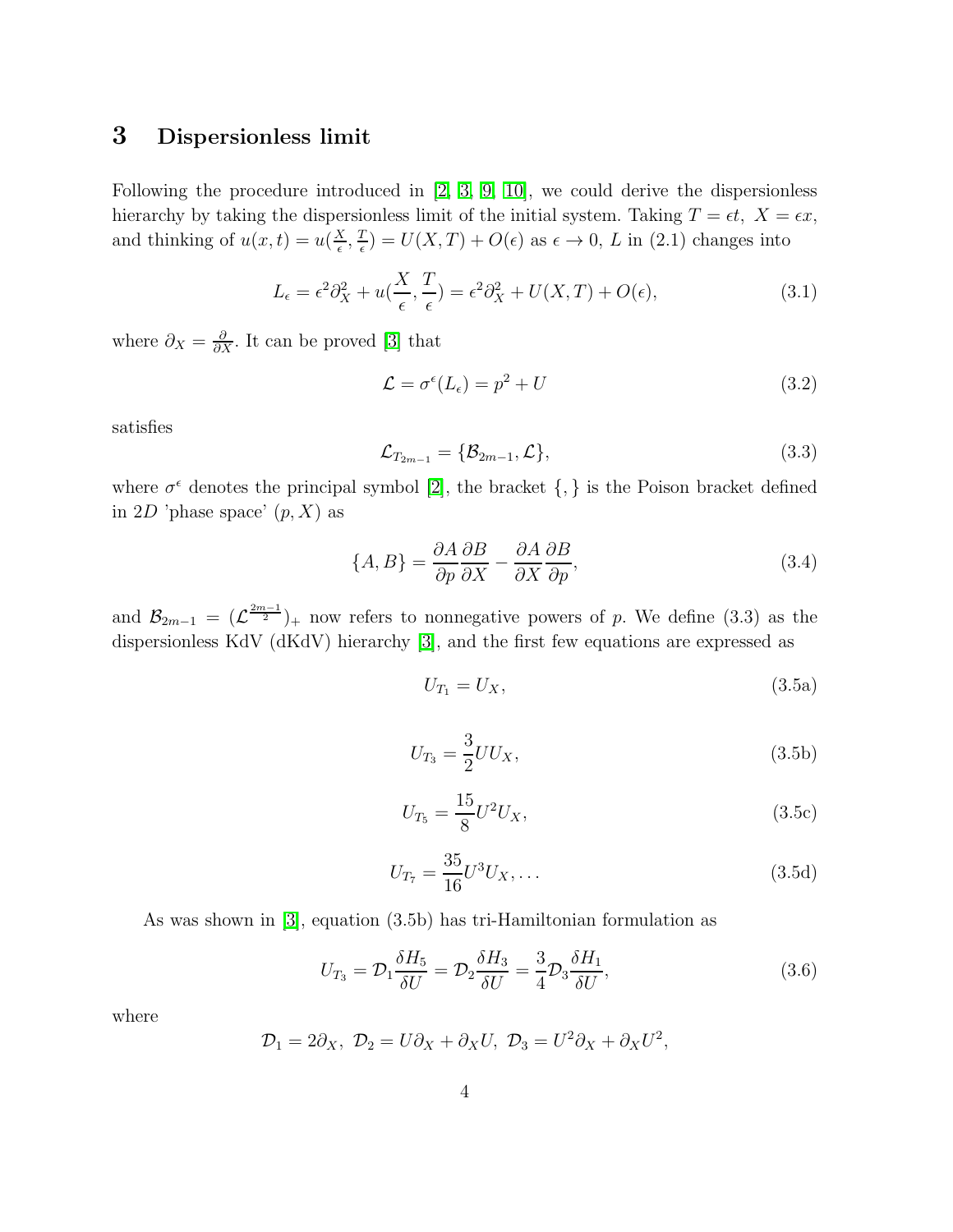$$
H_1 = \int U dX, \ H_3 = \frac{1}{4} \int U^2 dX, \ H_5 = \frac{1}{8} \int U^3 dX.
$$

For the general case, define

$$
H_{2m-1} = \frac{2}{2m-1} Tr \mathcal{L}^{\frac{2m-1}{2}},\tag{3.7}
$$

where  $Tr A = \int ResAdX$ , and  $Res\overline{A}$  is the residue of the general Laurent polynomial of the form  $A = \sum_{i=-\infty}^{+\infty} a_i(X) p^i$ , i.e. the coefficient of the  $p^{-1}$  term, then the Hamiltonians (3.7) are in involution with respect to any of the three Poisson brackets

$$
\{H_{2m-1}, H_{2l-1}\}_i = \int dX \frac{\delta H_{2m-1}}{\delta U} \mathcal{D}_i \frac{\delta H_{2l-1}}{\delta U} = 0, \quad i = 1, 2, 3,
$$
\n(3.8)

and dKdV hierarchy (3.3) have tri-Hamiltonian formulation

$$
U_{T_{2m-1}} = \mathcal{D}_1 \frac{\delta H_{2m+1}}{\delta U} = \mathcal{D}_2 \frac{\delta H_{2m-1}}{\delta U} = \frac{(2m-1)(2m-3)}{(2m-2)^2} \mathcal{D}_3 \frac{\delta H_{2m-3}}{\delta U}, \ m = 2, 3, .... \tag{3.9}
$$

It was also shown in [\[3\]](#page-13-2) that the solution of (3.5b) can be described through the implicit form

$$
U = f(X + \frac{3}{2}UT_3),\tag{3.10}
$$

where  $f$  is an arbitrary function.

In what follows, we derive the dispersionless KdV hierarchy with sources (dKdVHWS). By taking  $T = \epsilon t$ ,  $X = \epsilon x$ , (2.8) change into

$$
\epsilon L_{\epsilon T_{2m-1}} = [B_{\epsilon(2m-1)} + \sum_{k=1}^{n} \psi_k(\frac{X}{\epsilon}, \frac{T}{\epsilon})(\epsilon \partial_X)^{-1} \phi_k(\frac{X}{\epsilon}, \frac{T}{\epsilon}), L_{\epsilon}],
$$
(3.11a)

$$
L_{\epsilon}\psi_k(\frac{X}{\epsilon}, \frac{T}{\epsilon}) = \lambda_k \psi_k(\frac{X}{\epsilon}, \frac{T}{\epsilon}),
$$
\n(3.11b)

$$
L_{\epsilon}^* \phi_k(\frac{X}{\epsilon}, \frac{T}{\epsilon}) = \lambda_k \phi_k(\frac{X}{\epsilon}, \frac{T}{\epsilon}), \qquad (3.11c)
$$

where  $B_{\epsilon(2m-1)} = (L_{\epsilon}^{\frac{2m-1}{2}})_{+}.$ 

Similar to the dispersionless KP case in [\[2,](#page-13-1) [9,](#page-14-1) [10\]](#page-14-2), we consider the following WKB asymptotic expansion of  $\psi_k(\frac{X}{\epsilon})$  $\frac{X}{\epsilon}, \frac{T}{\epsilon}$  $\frac{T}{\epsilon}$ ) and  $\phi_k(\frac{X}{\epsilon})$  $\frac{X}{\epsilon}, \frac{T}{\epsilon}$  $\frac{T}{\epsilon}$ ),  $k = 1, 2, \ldots, n$ ,

$$
\psi_k(\frac{X}{\epsilon}, \frac{T}{\epsilon}) \sim exp\{\frac{S(X, T, \lambda = \lambda_k)}{\epsilon} + \beta_{k1} + O(\epsilon)\}, \ \epsilon \to 0,
$$
\n(3.12a)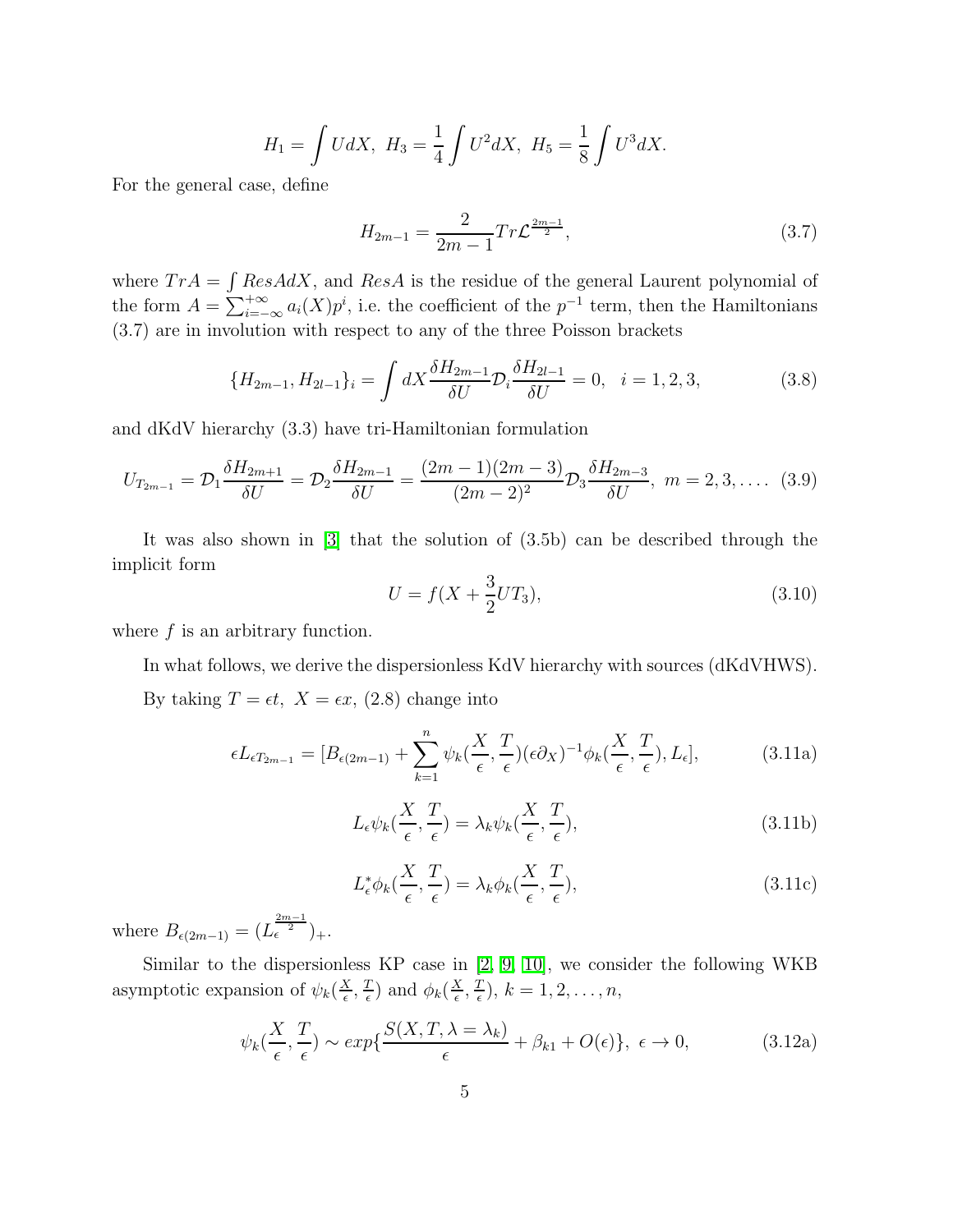$$
\phi_k(\frac{X}{\epsilon}, \frac{T}{\epsilon}) \sim exp\{-\frac{S(X, T, \lambda = \lambda_k)}{\epsilon} + \beta_{k2} + O(\epsilon)\}, \ \epsilon \to 0,\tag{3.12b}
$$

it can be calculated that

$$
\psi_k(\frac{X}{\epsilon}, \frac{T}{\epsilon})(\epsilon \partial_X)^{-1} \phi_k(\frac{X}{\epsilon}, \frac{T}{\epsilon})
$$
\n
$$
= e^{\beta_{k1} + \beta_{k2}} [(\epsilon \partial_X)^{-1} + (\frac{\partial}{\partial X} S(X, T, \lambda = \lambda_k) + O(\epsilon)) (\epsilon \partial_X)^{-2}
$$
\n
$$
+ ((\frac{\partial}{\partial X} S(X, T, \lambda = \lambda_k))^2 + O(\epsilon)) (\epsilon \partial_X)^{-3} + \dots],
$$

as  $\epsilon \to 0$ . Therefore, we have

$$
\sigma^{\epsilon}\Big(\psi_k(\frac{X}{\epsilon}, \frac{T}{\epsilon})(\epsilon \partial_X)^{-1}\phi_k(\frac{X}{\epsilon}, \frac{T}{\epsilon})\Big) = \frac{v_k}{p - p_k},\tag{3.13}
$$

where

$$
v_k = e^{\beta_{k1} + \beta_{k2}}, \ p_k = \frac{\partial}{\partial X} S(X, T, \lambda = \lambda_k). \tag{3.14}
$$

Taking the principal symbol of both sides of (3.11a), we have

$$
\mathcal{L}_{T_{2m-1}} = \{ \mathcal{B}_{2m-1} + \sum_{k=1}^{n} \frac{v_k}{p - p_k}, \mathcal{L} \} = \{ \mathcal{B}_{2m-1}, \mathcal{L} \} + \{ \sum_{k=1}^{n} \frac{v_k}{p - p_k}, \mathcal{L} \},
$$
(3.15)

and the dispersionless limit of (3.11b) and (3.11c) lead to

$$
p_k^2 + U = \lambda_k, \ \frac{\partial}{\partial X}(p_k v_k) = 0.
$$
\n(3.16)

Under (3.16), it can be found that

$$
\{\frac{v_k}{p - p_k}, \mathcal{L}\} = -2v_{k,X},\tag{3.17}
$$

therefore, the dispersionless limit of (3.11), i.e. dKdVHWS, reads

$$
U_{T_{2m-1}} = \{ \mathcal{B}_{2m-1}, \mathcal{L} \} - 2 \sum_{k=1}^{n} v_{k,X}, \ m = 1, 2, 3, \dots,
$$
 (3.18a)

$$
p_k^2 + U = \lambda_k,\tag{3.18b}
$$

$$
\frac{\partial}{\partial X}(p_k v_k) = 0. \tag{3.18c}
$$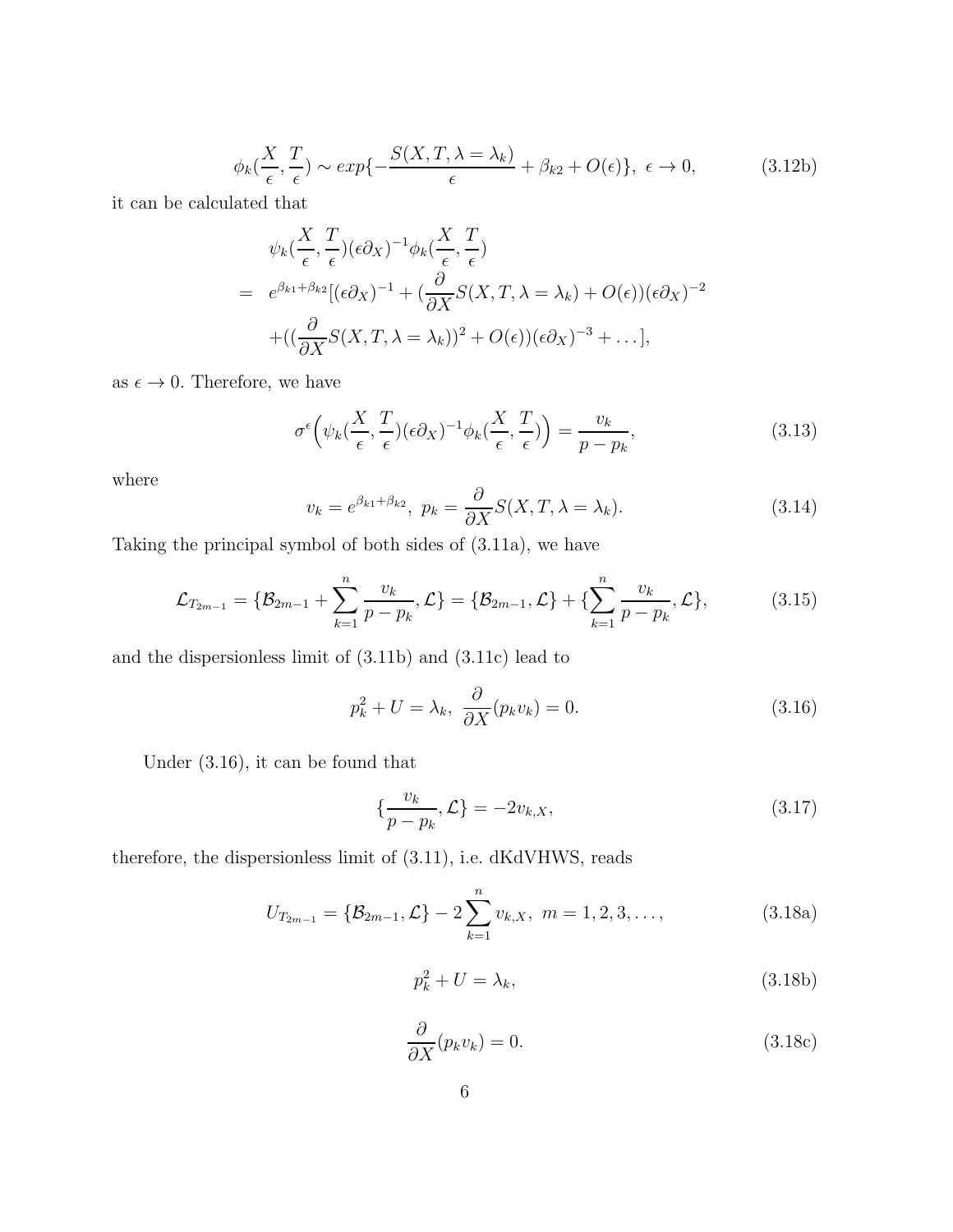Integrating (3.18c) and taking  $\lambda_k^m$  as the integral constants, then we can eliminate  $v_k$  in (3.18a) and rewrite dKdVHWS in another form

$$
U_{T_{2m-1}} = \{ \mathcal{B}_{2m-1}, \mathcal{L} \} - 2 \sum_{k=1}^{n} \left( \frac{\lambda_k^m}{\sqrt{\lambda_k - U}} \right)_X.
$$
 (3.19)

If we take the dispersionless limit of (2.9), we will obtain the Lax pair equations of dKdVHWS (3.18) as

$$
p^2 + U = \lambda,\tag{3.20a}
$$

$$
p_{T_{2m-1}} = \left(\mathcal{B}_{2m-1} + \sum_{k=1}^{n} \frac{v_k}{p - p_k}\right)_X,
$$
\n(3.20b)

namely, under (3.18b) and (3.18c), the compatibility condition of (3.20a) and (3.20b) gives rise to (3.18a). We can eliminate  $v_k$  and  $p_k$  in (3.20b) and rewrite (3.20) in another form

$$
p^2 + U = \lambda,\tag{3.21a}
$$

$$
p_{T_{2m-1}} = \left(\mathcal{B}_{2m-1} + \sum_{k=1}^{n} \frac{\lambda_k^m}{p\sqrt{\lambda_k - U} - (\lambda_k - U)}\right)_X,
$$
\n(3.21b)

which are the Lax pair equations of  $(3.19)$ .

We give two examples in the following, the first one is the dispersionless KdV equation with sources (dKdVWS)

$$
U_{T_3} = \frac{3}{2} U U_X - 2 \sum_{k=1}^n \left( \frac{\lambda_k^2}{\sqrt{\lambda_k - U}} \right)_X,
$$
\n(3.22)

with Lax pair equations given by

$$
p^2 + U = \lambda,\tag{3.23a}
$$

$$
p_{T_3} = \left(p^3 + \frac{3}{2}Up + \sum_{k=1}^n \frac{\lambda_k^2}{p\sqrt{\lambda_k - U} - (\lambda_k - U)}\right)_X.
$$
 (3.23b)

And the second example is the dispersionless  $KdV(5)$  equation with sources  $(dKdV(5)WS)$ 

$$
U_{T_5} = \frac{15}{8} U^2 U_X - 2 \sum_{k=1}^n \left( \frac{\lambda_k^3}{\sqrt{\lambda_k - U}} \right)_X, \tag{3.24}
$$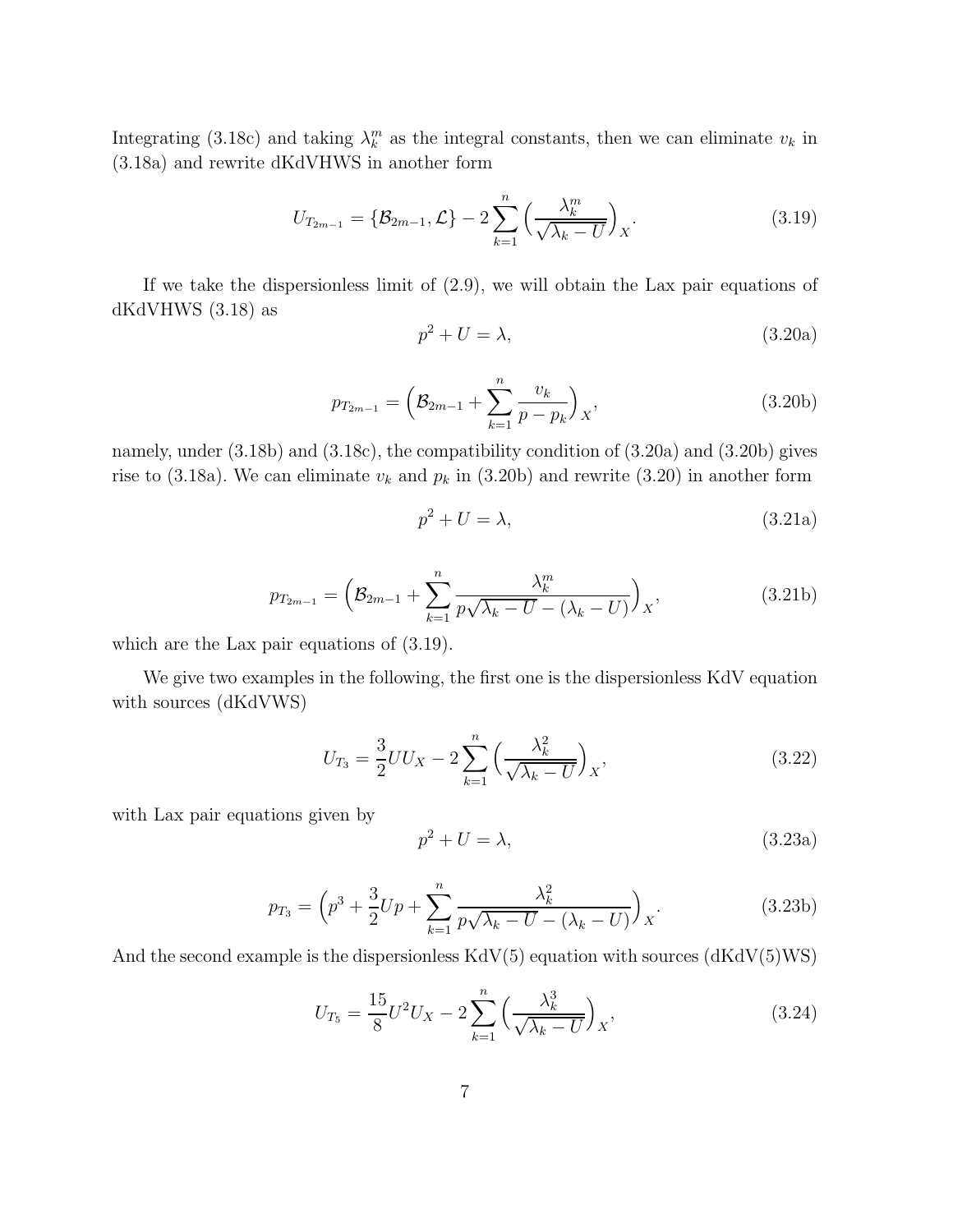with Lax pair equations given by

$$
p^2 + U = \lambda,\tag{3.25a}
$$

$$
p_{T_5} = \left(p^5 + \frac{5}{2}Up^3 + \frac{15}{8}U^2p + \sum_{k=1}^n \frac{\lambda_k^3}{p\sqrt{\lambda_k - U} - (\lambda_k - U)}\right)_X.
$$
 (3.25b)

### 4 Hamiltonian formulation of dKdVHWS

It is well known that the KdV hierarchy has bi-Hamiltonian formulation [\[29\]](#page-14-21), the dKdV hierarchy has tri-Hamiltonian formulation [\[3\]](#page-13-2), or even further, quasi-Hamiltonian formulation [\[1\]](#page-13-0), and the KdVHWS has bi-Hamiltonian formulation [\[27\]](#page-14-20). Motivated by the Hamiltonian formulation of the dKdV case [\[3\]](#page-13-2), we would construct the bi-Hamiltonian formulation of the dKdVHWS (3.19).

Let us firstly consider dKdVWS (3.22). Set

$$
A_k = 2\lambda_k^2 \int \sqrt{\lambda_k - U} \, dX, B_k = 2\lambda_k \int \sqrt{\lambda_k - U} \, dX,\tag{4.1}
$$

then by direct computation we have

$$
\mathcal{D}_1 \frac{\delta A_k}{\delta U} = 2\partial_X \left( -\frac{\lambda_k^2}{\sqrt{\lambda_k - U}} \right) = -2 \left( \frac{\lambda_k^2}{\sqrt{\lambda_k - U}} \right)_X,
$$
  

$$
\mathcal{D}_2 \frac{\delta B_k}{\delta U} = (U\partial_X + \partial_X U) \left( -\frac{\lambda_k}{\sqrt{\lambda_k - U}} \right) = -\frac{\lambda_k^2 U_X}{(\lambda_k - U)^{3/2}} = -2 \left( \frac{\lambda_k^2}{\sqrt{\lambda_k - U}} \right)_X.
$$

Therefore, if we denote

$$
\widetilde{H}_3 = H_3 + \sum_{k=1}^n B_k = \int dX \left(\frac{1}{4}U^2 + 2\sum_{k=1}^n \lambda_k \sqrt{\lambda_k - U}\right),\tag{4.2a}
$$

$$
\widetilde{H}_5 = H_5 + \sum_{k=1}^n A_k = \int dX \left(\frac{1}{8}U^3 + 2\sum_{k=1}^n \lambda_k^2 \sqrt{\lambda_k - U}\right),\tag{4.2b}
$$

then equation (3.22) can be written in two Hamiltonian forms

$$
U_{T_3} = \mathcal{D}_1 \frac{\delta \bar{H}_5}{\delta U} = \mathcal{D}_2 \frac{\delta \bar{H}_3}{\delta U}.
$$
\n(4.3)

For the dKdVHWS (3.19), denote

$$
\widetilde{H}_{2m-1} = H_{2m-1} + 2\sum_{k=1}^{n} \lambda_k^{m-1} \int \sqrt{\lambda_k - U} \, dX,\tag{4.4}
$$

 $\sim$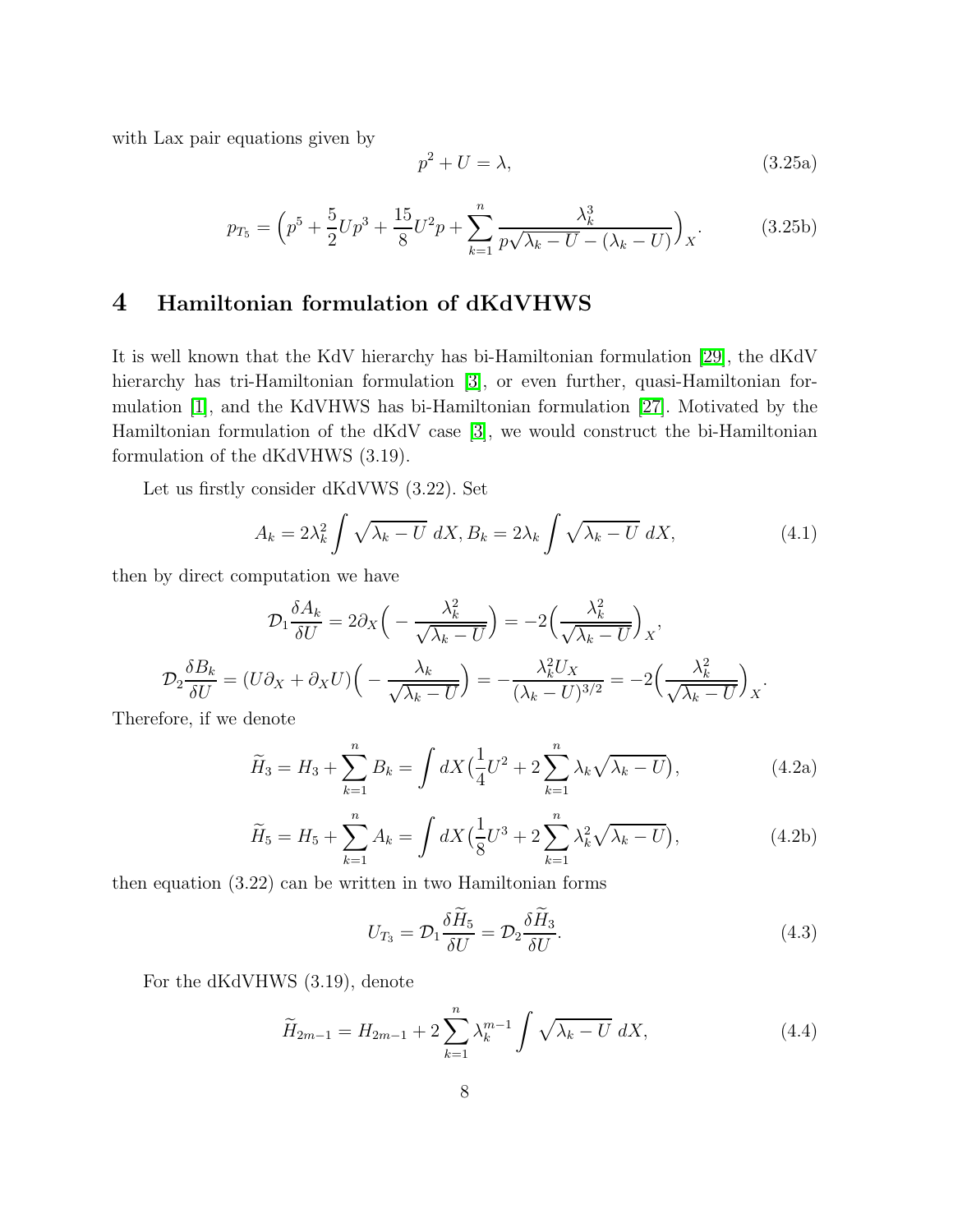we can directly prove (see *Appendix*) that the Hamiltonians  $\widetilde{H}_{2m-1}$ ,  $m = 1, 2, \ldots$  satisfy

$$
\{\widetilde{H}_{2m-1}, \widetilde{H}_{2l-1}\}_i = \int dX \frac{\delta \widetilde{H}_{2m-1}}{\delta U} \mathcal{D}_i \frac{\delta \widetilde{H}_{2l-1}}{\delta U} = 0, \quad i = 1, 2,
$$
\n(4.5)

therefore, the dKdVHWS (3.19) have bi-Hamiltonian formulation

$$
U_{T_{2m-1}} = \mathcal{D}_1 \frac{\delta \bar{H}_{2m+1}}{\delta U} = \mathcal{D}_2 \frac{\delta \bar{H}_{2m-1}}{\delta U}, \ m = 1, 2, \dots
$$
 (4.6)

### 5 Hodograph solution for dKdVWS

In this section, using the hodograph transformation[\[7,](#page-13-6) [9,](#page-14-1) [10\]](#page-14-2), we will derive the hodograph solution for the the dKdVWS (3.22). Following [\[7\]](#page-13-6) and let  $U_{T_3} = B(U)U_X$ , we can find from  $(3.22)$  that

$$
B(U) = \frac{3}{2}U - \sum_{k=1}^{n} \frac{\lambda_k^2}{(\lambda_k - U)^{3/2}}.
$$
\n(5.1)

Making the hodograph transformation with the change of variables  $(X, T_3) \rightarrow (U, T_3)$  and let  $X = X(U, T_3)$ , we have

$$
0 = \frac{dX}{dT_3} = \frac{\partial X}{\partial U} \frac{\partial U}{\partial T_3} + \frac{\partial X}{\partial T_3} = \frac{\partial X}{\partial U} B U_X + \frac{\partial X}{\partial T_3},\tag{5.2}
$$

which implies that

$$
\frac{\partial X}{\partial T_3} = -B = -\frac{3}{2}U + \sum_{k=1}^n \frac{\lambda_k^2}{(\lambda_k - U)^{3/2}}.\tag{5.3}
$$

It can be integrated as

$$
X + \left(\frac{3}{2}U - \sum_{k=1}^{n} \frac{\lambda_k^2}{(\lambda_k - U)^{3/2}}\right)T_3 = F(U),\tag{5.4}
$$

where  $F(U)$  is an arbitrary function of U, (5.4) gives an implicit solution of (3.22).

When  $F = 0$  and  $\lambda_1 = \lambda_2 = \cdots = \lambda_n = 0$ , dKdVWS (3.22) degenerates to dKdV equation (3.5b), and (5.4) degenerates to the rational solution of (3.5b),  $U = -\frac{2X}{3T}$  $\frac{2X}{3T}$ .

When  $F \neq 0$  and is convertible, then solution of dKdVWS (3.22) can be written through the implicit form

$$
U = F^{-1}(X + \left(\frac{3}{2}U - \sum_{k=1}^{n} \frac{\lambda_k^2}{(\lambda_k - U)^{3/2}}\right)T_3),\tag{5.5}
$$

which is similar to  $(3.10)$ .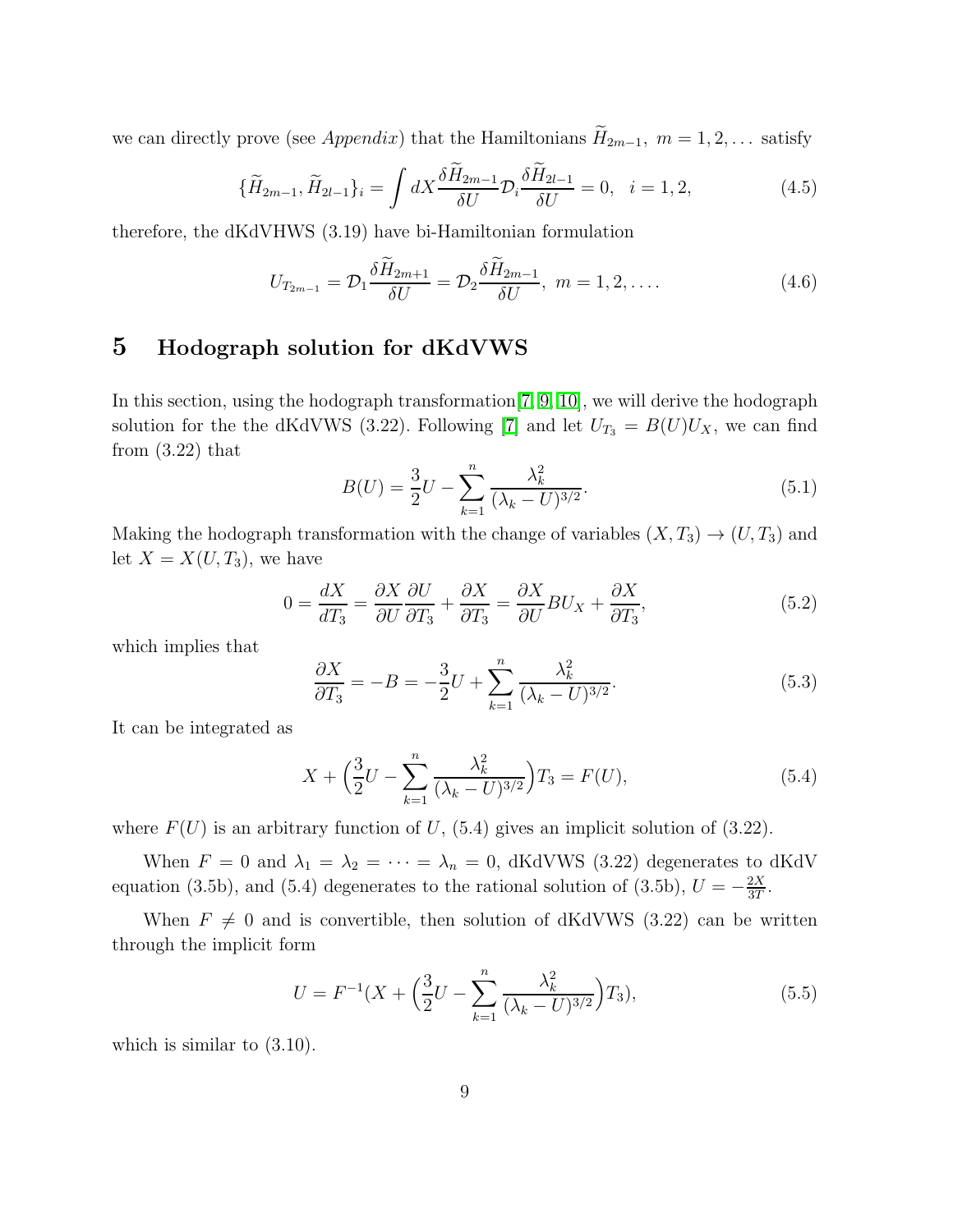#### 6 The dispersionless Gelfand-Dickey hierarchy with sources

The well-known Gelfand-Dickey hierarchy with sources (GDHWS) [\[16\]](#page-14-12) is defined as

$$
\frac{\partial L}{\partial t_m} = [\widetilde{B}_m, L] = [B_m + \sum_{k=1}^n \psi_k \partial^{-1} \phi_k, L],\tag{6.1a}
$$

$$
L\psi_k = \lambda_k \psi_k,\tag{6.1b}
$$

$$
L^*\phi_k = \lambda_k \phi_k,\tag{6.1c}
$$

where

$$
L = \partial^N + u_{N-2}\partial^{N-2} + \dots + u_1\partial + u_0, \tag{6.2}
$$

 $u = (u_{N-2},...,u_0)^T, u_i = u_i(x,t), i = 0,1,...,N-2, t = (t_2,t_3,...), B_m = [(L^{\frac{1}{N}})^m]_+,$  $L^* = (-\partial)^N + (-\partial)^{N-2}u_{N-2} + \cdots + (-\partial)u_1 + u_0$  is the adjoint operator of L,  $\lambda_k$  is a constant,  $k = 1, ..., n$ ,  $\psi_k = \psi_k(x, t)$  and  $\phi_k = \phi_k(x, t)$ , and the Lax pair is given by

$$
L\psi = \lambda\psi,\tag{6.3a}
$$

$$
\psi_{t_m} = \widetilde{B}_m \psi,\tag{6.3b}
$$

namely, under  $(6.1b)$  and  $(6.1c)$ , the compatibility condition of  $(6.3a)$  and  $(6.3b)$  gives rise to  $(6.1a)$ .

Following the procedure given above, we can derive the dispersionless Gelfand-Dickey hierarchy with sources (dGDHWS). Taking  $T = \epsilon t$ ,  $X = \epsilon x$ , and let  $u_k(\frac{X}{\epsilon})$  $\frac{X}{\epsilon}, \frac{T}{\epsilon}$  $\frac{T}{\epsilon}$ ) =  $U_k(X,T)+$  $O(\epsilon)$  as  $\epsilon \to 0$ , then (6.1) change into

$$
\epsilon L_{\epsilon T_m} = [B_{\epsilon m} + \sum_{k=1}^n \psi_k(\frac{X}{\epsilon}, \frac{T}{\epsilon})(\epsilon \partial_X)^{-1} \phi_k(\frac{X}{\epsilon}, \frac{T}{\epsilon}), L_{\epsilon}], \tag{6.4a}
$$

$$
L_{\epsilon}\psi_k(\frac{X}{\epsilon},\frac{T}{\epsilon}) = \lambda_k\psi_k(\frac{X}{\epsilon},\frac{T}{\epsilon}),\tag{6.4b}
$$

$$
L_{\epsilon}^* \phi_k(\frac{X}{\epsilon}, \frac{T}{\epsilon}) = \lambda_k \phi_k(\frac{X}{\epsilon}, \frac{T}{\epsilon}), \qquad (6.4c)
$$

where

$$
L_{\epsilon} = (\epsilon \partial_X)^N + u_{N-2}(\frac{X}{\epsilon}, \frac{T}{\epsilon})(\epsilon \partial_X)^{N-2} + \cdots + u_1(\frac{X}{\epsilon}, \frac{T}{\epsilon})\epsilon \partial_X + u_0(\frac{X}{\epsilon}, \frac{T}{\epsilon})
$$
  
=  $(\epsilon \partial_X)^N + (U_{N-2}(X, T) + O(\epsilon))(\epsilon \partial_X)^{N-2} + \cdots$   
+  $(U_1(X, T) + O(\epsilon))\epsilon \partial_X + U_0(X, T) + O(\epsilon),$  (6.5)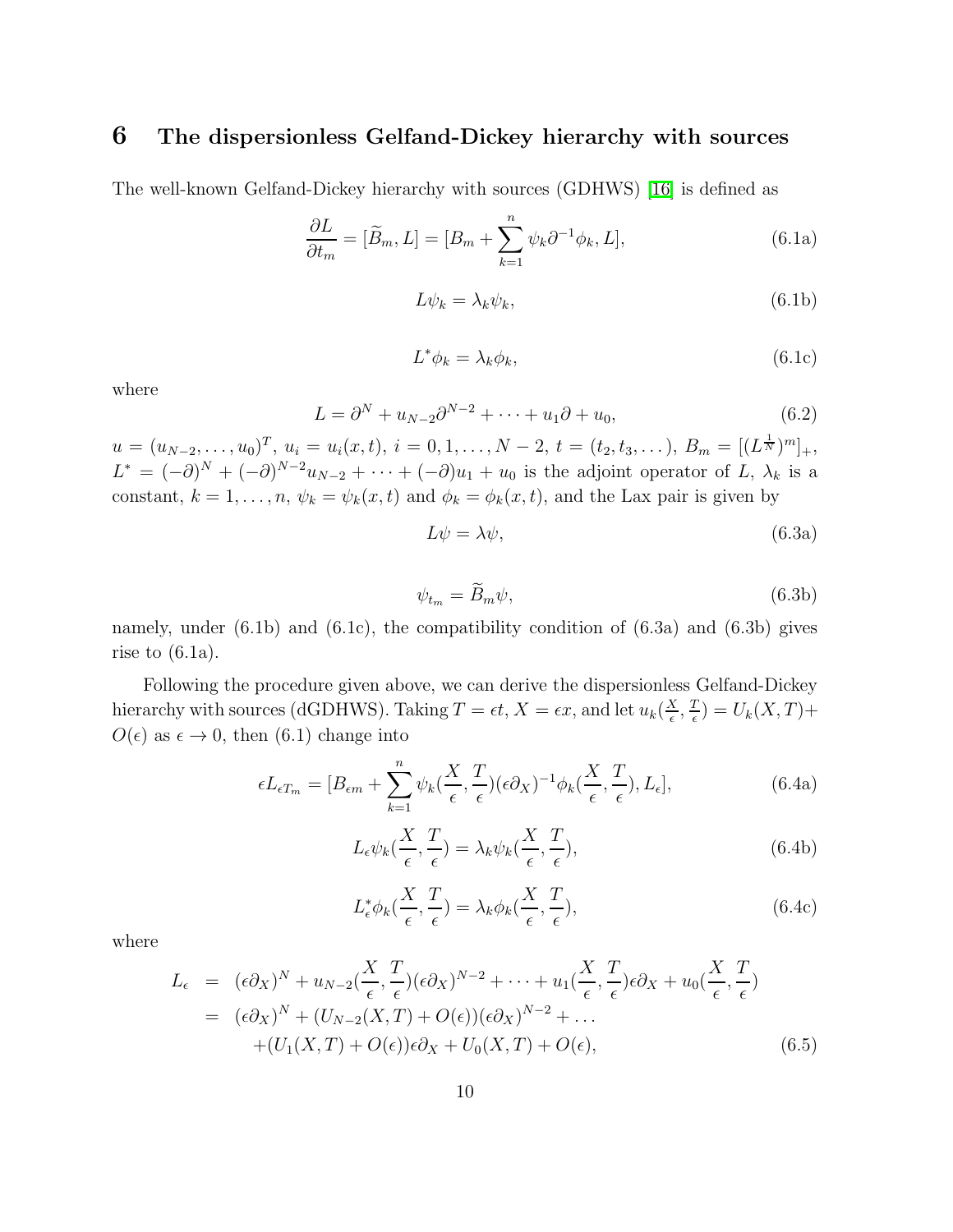and  $B_{\epsilon m} = [(L_{\epsilon}^{\frac{1}{N}})^m]_+$ . Consider the following WKB asymptotic expansion of  $\psi_k(\frac{X}{\epsilon})$  $\frac{X}{\epsilon}, \frac{T}{\epsilon}$  $(\frac{r}{\epsilon})$ and  $\phi_k(\frac{X}{\epsilon})$  $\frac{X}{\epsilon}, \frac{T}{\epsilon}$  $\frac{T}{\epsilon}$ ),  $k = 1, \ldots, n$ ,

$$
\psi_k(\frac{X}{\epsilon}, \frac{T}{\epsilon}) \sim exp\{\frac{S(X, T, \lambda = \lambda_k)}{\epsilon} + \beta_{k1} + O(\epsilon)\}, \ \epsilon \to 0,
$$
\n(6.6a)

$$
\phi_k(\frac{X}{\epsilon}, \frac{T}{\epsilon}) \sim exp\{-\frac{S(X, T, \lambda = \lambda_k)}{\epsilon} + \beta_{k2} + O(\epsilon)\}, \ \epsilon \to 0,
$$
\n(6.6b)

then the principal symbol [\[2\]](#page-13-1) of (6.4a) arises

$$
\frac{\partial \mathcal{L}}{\partial T_m} = \{ \mathcal{B}_m + \sum_{k=1}^n \frac{v_k}{p - p_k}, \mathcal{L} \}
$$
(6.7)

where

$$
\mathcal{L} = \sigma^{\epsilon}(L_{\epsilon}) = p^{N} + U_{N-2}p^{N-2} + \dots + U_{1}p + U_{0},
$$
\n(6.8)

 $\mathcal{B}_m = \sigma^{\epsilon}(B_{\epsilon m})$ , and  $v_k = e^{\beta_{k1} + \beta_{k2}}$ ,  $p_k = \frac{\partial}{\partial X} S(X, T, \lambda = \lambda_k)$  are obtained by

$$
\sigma^{\epsilon}\left(\psi_{k}(\frac{X}{\epsilon},\frac{T}{\epsilon})(\epsilon\partial_{X})^{-1}\phi_{k}(\frac{X}{\epsilon},\frac{T}{\epsilon})\right) = \frac{v_{k}}{p-p_{k}}.\tag{6.9}
$$

The dispersionless limit of (6.4b) and (6.4c) give rise to

$$
p_k^N + U_{N-2}p_k^{N-2} + \dots + U_1p_k + U_0 = \lambda_k, \tag{6.10a}
$$

$$
\frac{\partial}{\partial X} \left( v_k \cdot \frac{\partial \mathcal{L}}{\partial p} \Big|_{p=p_k} \right) = 0, \tag{6.10b}
$$

(6.7) together with (6.10a) and (6.10b) give rise to the dispersionless Gelfand-Dickey hierarchy with sources (dGDHWS)

$$
\frac{\partial \mathcal{L}}{\partial T_m} = \{ \mathcal{B}_m + \sum_{k=1}^n \frac{v_k}{p - p_k}, \mathcal{L} \},\tag{6.11a}
$$

$$
p_k^N + U_{N-2}p_k^{N-2} + \dots + U_1p_k + U_0 = \lambda_k, \tag{6.11b}
$$

$$
\frac{\partial}{\partial X} \left( v_k \cdot \frac{\partial \mathcal{L}}{\partial p} \Big|_{p=p_k} \right) = 0, \tag{6.11c}
$$

whose Lax pair equations are given by

$$
p^{N} + U_{N-2}p^{N-2} + \dots + U_{1}p + U_{0} = \lambda,
$$
\n(6.12a)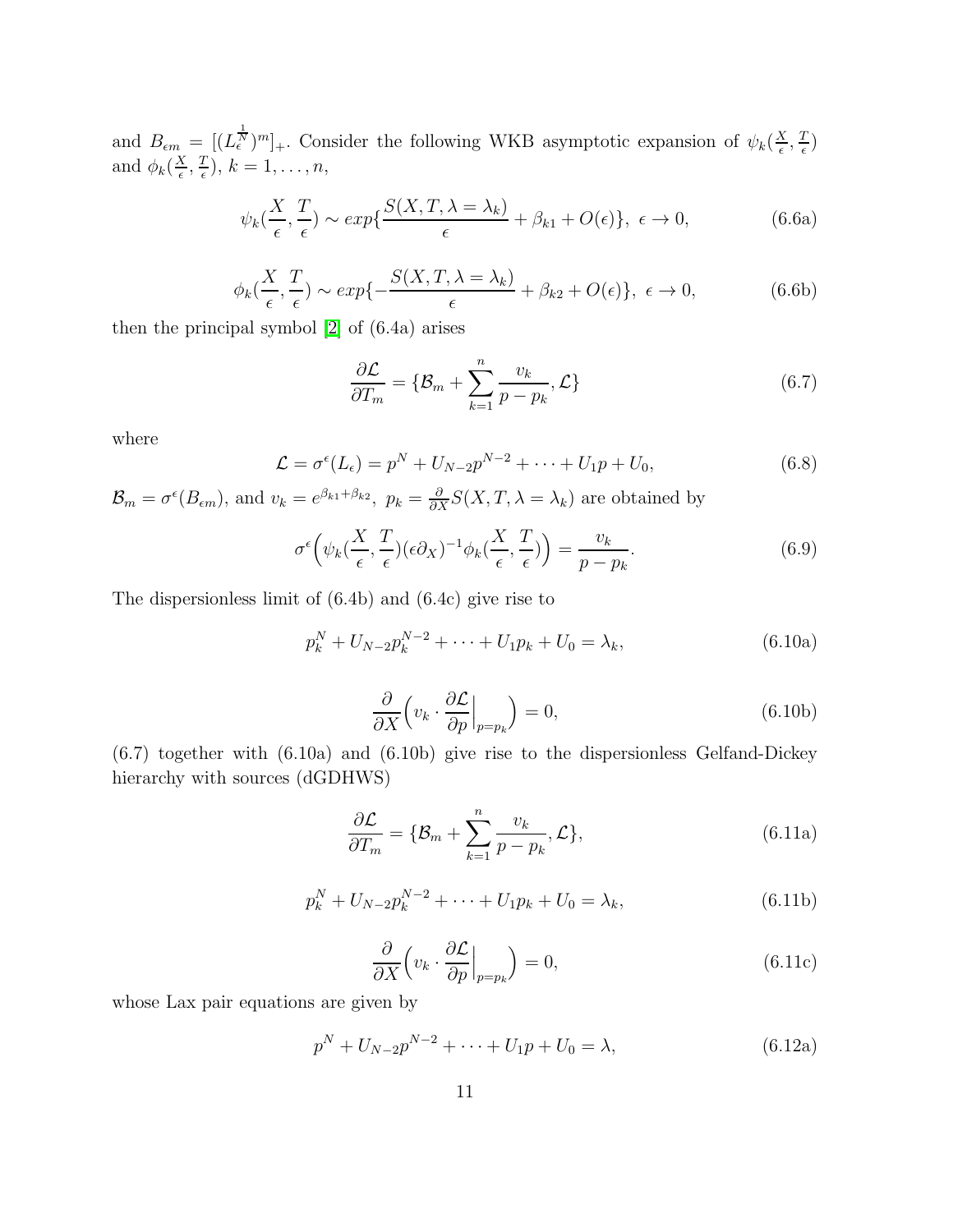$$
p_{T_m} = \left(\mathcal{B}_m + \sum_{k=1}^n \frac{v_k}{p - p_k}\right)_X, \tag{6.12b}
$$

namely, under  $(6.11b)$  and  $(6.11c)$ , the compatibility condition of  $(6.12a)$  and  $(6.12b)$  gives rise to  $(6.11a)$ .

Under (6.11b) and (6.11c), it can be found by a tedious computation that

$$
\{\frac{v_k}{p-p_k}, \mathcal{L}\} = a_{N-2}p^{N-2} + a_{N-3}p^{N-3} + \dots + a_0,\tag{6.13}
$$

where  $a_{N-2} = -Nv_{k,X}, a_{N-3} = -N(v_kp_k)_X$ , and for  $i = 4, ..., N$ ,

$$
a_{N-i} = -v_k \sum_{j=1}^{i-3} j p_k^{j-1} U_{N+1-i+j,X} - \sum_{l=2}^{i-2} (N-l)(v_k p_k^{i-2-l})_X U_{N-l} - N(p_k^{i-2} v_k)_X. \tag{6.14}
$$

When  $N = 2$ , we have  $\mathcal{L} = p^2 + U$ , and (6.13) is the same as (3.17).

Similar to the dKdVHWS, the dGDHWS possess bi-Hamiltonian formation and their solutions can be obtained via hodograph transformation.

### 7 Conclusion

We derive dKdVHWS by taking the dispersionless limit of KdVHWS, meanwhile, Lax pair equations of the dKdVHWS can be obtained by taking the dispersionless limit of the corresponding dispersionfull equations. We have constructed the bi-Hamiltonian formulation of the dKdVHWS, and have obtained the implicit solutions of the dKdVWS via the hodograph transformation. For the generalization case, we have deduced the dGDHWS which also possess bi-Hamiltonian formulation and can be solved via the hodograph transformation.

### Acknowledgment

This work was supported by the Chinese Basic Research Project "Nonlinear Science".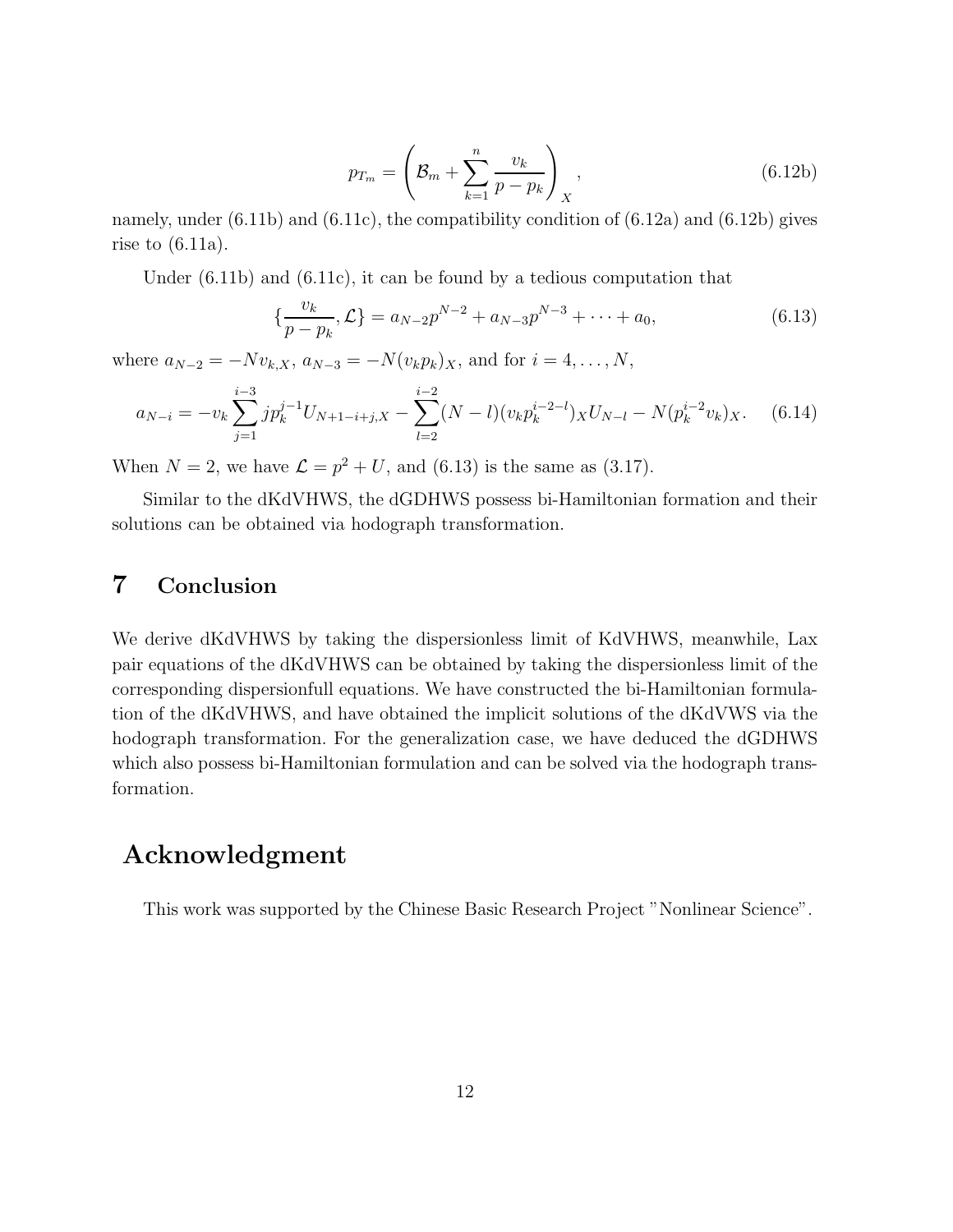## Appendix

Here we give the proof of involution relation of the Hamiltonians  $\widetilde{H}_{2m-1}$  (4.4).

Since

$$
\begin{aligned} \{\widetilde{H}_{2m-1}, \widetilde{H}_{2l-1}\}_1 &= \{\widetilde{H}_{2m-1}, \widetilde{H}_{2l-3}\}_2 = -\{\widetilde{H}_{2l-3}, \widetilde{H}_{2m-1}\}_2 = -\{\widetilde{H}_{2l-3}, \widetilde{H}_{2m+1}\}_1 \\ &= \{\widetilde{H}_{2m+1}, \widetilde{H}_{2l-3}\}_1 = \dots = \{\widetilde{H}_{2m+2l-3}, \widetilde{H}_1\}_1, \end{aligned}
$$

it suffices to prove that for any  $m \geq 1$ ,  $\{\widetilde{H}_{2m-1}, \widetilde{H}_1\}_1 = 0$ . We can directly calculate that

$$
\begin{split}\n&\{\widetilde{H}_{2m-1}, \widetilde{H}_1\}_1 \\
&= \int \frac{\delta \widetilde{H}_{2m-1}}{\delta U} \mathcal{D}_1 \frac{\delta \widetilde{H}_1}{\delta U} dX \\
&= \int \left(\frac{\delta H_{2m-1}}{\delta U} - \sum_{k=1}^n \lambda_k^{m-1} \frac{1}{\sqrt{\lambda_k - U}}\right) 2 \partial_X \left(1 - \sum_{k=1}^n \frac{1}{\sqrt{\lambda_l - U}}\right) dX \\
&= - \int \left(\frac{\delta H_{2m-1}}{\delta U} - \sum_{k=1}^n \lambda_k^{m-1} \frac{1}{\sqrt{\lambda_k - U}}\right) \sum_{l=1}^n \frac{U_X}{\sqrt{\lambda_l - U} (\lambda_l - U)} dX.\n\end{split}
$$

Since all  $\frac{\delta H_{2m-1}}{\delta U}$ ,  $m = 1, 2, \ldots$  are of the form  $cU^s$ , where c are constants, and  $s \in \mathcal{N}$ , it suffices to prove

$$
\int \frac{U^s U_X}{\sqrt{\lambda_l - U}(\lambda_l - U)} dX = 0, \quad l = 1, \dots, n,
$$
\n(1)

$$
\int \frac{U_X}{\sqrt{\lambda_k - U} \sqrt{\lambda_l - U} (\lambda_l - U)} dX = 0, \quad k, l = 1, \dots, n. \tag{II}
$$

For  $(I)$ , let  $F_l = \sqrt{\lambda_l - U}$ , then  $U = \lambda_l - F_l^2$ ,  $U_X = -2F_lF_{l,X}$  and

$$
\int \frac{U^s U_X}{\sqrt{\lambda_l - U(\lambda_l - U)}} dX = -2 \int \frac{(\lambda_l - F_l^2)^s}{F_l^2} dF_l,
$$

which are all zero for the reason that  $\frac{(\lambda_l - F_l^2)^s}{F^2}$  $\frac{-F_l^2}{F_l^2}$  are rational polynomials of  $F_l^2$  and so  $(\lambda_l - F_l^2)^s$  $\frac{-F_l^{\gamma}}{F_l^2}dF_l$  are total differentials.

For  $(II)$ , when  $k = l$ , then  $(II)$  obviously holds; when  $k \neq l$ , let  $G_l = \lambda_l - U$ , then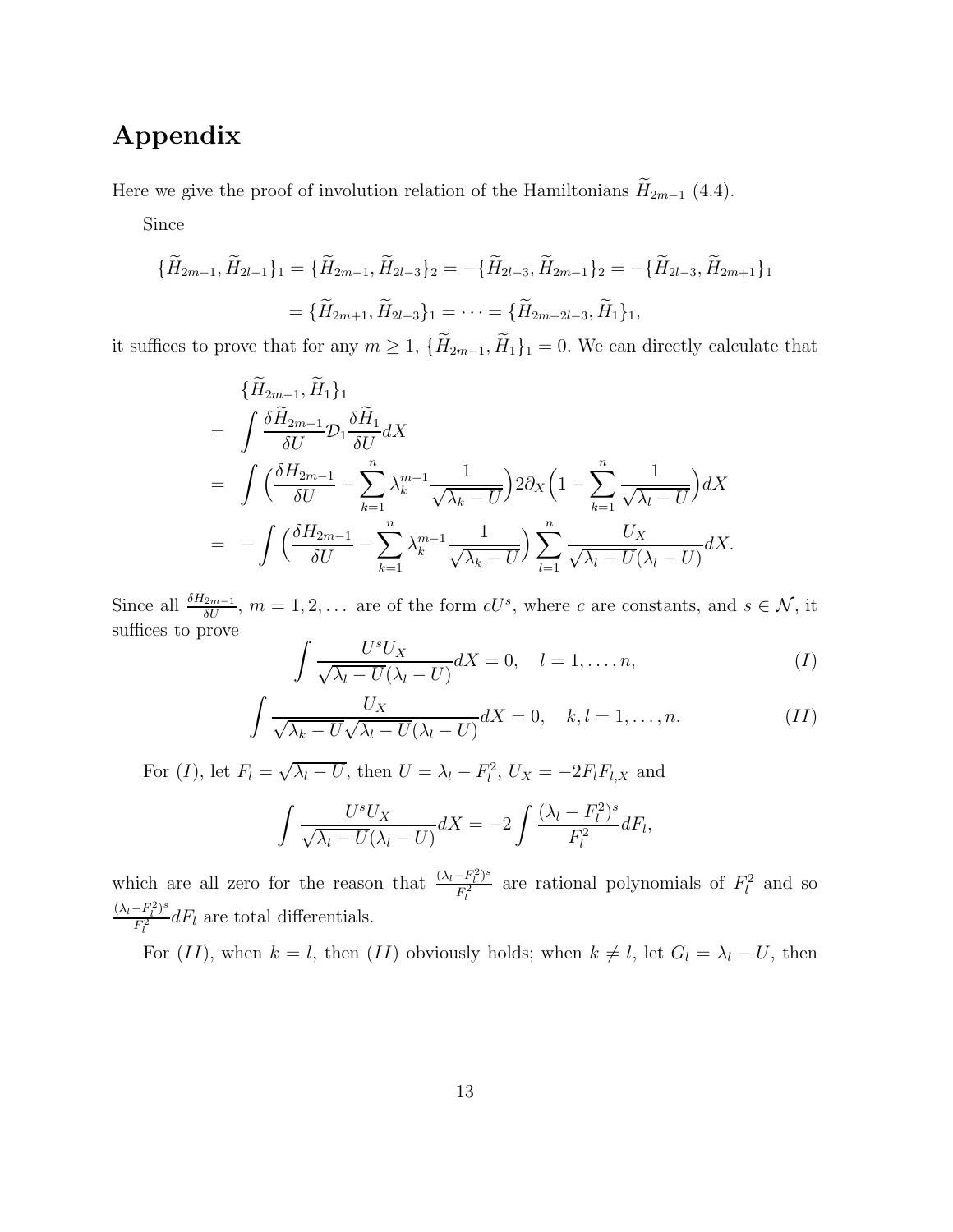$U_X = -G_{l,X}$ , and

$$
\int \frac{U_X}{\sqrt{\lambda_k - U} \sqrt{\lambda_l - U}} dX
$$
\n
$$
= \int \frac{-G_{l,X}}{\sqrt{\lambda_k - \lambda_l + G_l} \sqrt{G_l} G_l} dX
$$
\n
$$
= \int \frac{-G_{l,X}}{G_l^2 \sqrt{\frac{\lambda_k - \lambda_l}{G_l} + 1}} dX
$$
\n
$$
= \frac{1}{\lambda_k - \lambda_l} \int \frac{1}{\sqrt{\frac{\lambda_k - \lambda_l}{G_l} + 1}} d(\frac{\lambda_k - \lambda_l}{G_l}),
$$

set  $\frac{\lambda_k - \lambda_l}{G_l} = \tan^2 H_{kl}$ , then  $1 + \frac{\lambda_k - \lambda_l}{G_l} = \sec^2 H_{kl}$ ,  $d(\frac{\lambda_k - \lambda_l}{G_l})$  $\frac{d_{k}-\lambda_{l}}{G_{l}}$  = 2tan $H_{kl}$ sec<sup>2</sup> $H_{kl}$ d $H_{kl}$ , and 1  $\sqrt{\lambda_k-\lambda_l}$  $\frac{c-\lambda_l}{G_l}+1$  $d\left(\frac{\lambda_k-\lambda_l}{\alpha}\right)$  $G_l$  $) = \frac{2tanH_{kl}sec^2H_{kl}dH_{kl}}{H}$  $secH_{kl}$  $= 2d(secH_{kl}),$ 

which are total differentials, and this proves  $(II)$ .

# <span id="page-13-0"></span>References

- <span id="page-13-1"></span>[1] Brunelli J C 2000 *Braz. J. Phys.* 30 455
- <span id="page-13-2"></span>[2] Takasaki T and Takebe T 1995 *Rev. Math. Phys.* 7 743
- <span id="page-13-3"></span>[3] Brunelli J C 1996 *Rev. Math. Phys.* 8 1041
- <span id="page-13-4"></span>[4] Chen Y T and Tu M H 2003 *Lett. Math. Phys.* 63 125
- <span id="page-13-5"></span>[5] Zheltukhin K 2002 *Phys. Lett. A* 297 402
- <span id="page-13-6"></span>[6] Alagesan T Chung Y and Nakkeeran K 2004 *Chaos, Solitons and Fractals* 21 63
- <span id="page-13-7"></span>[7] Kodama Y 1988 *Phys. Lett. A* 129 223
- [8] Kodama Y 1989 *Phys. Lett. A* 135 171